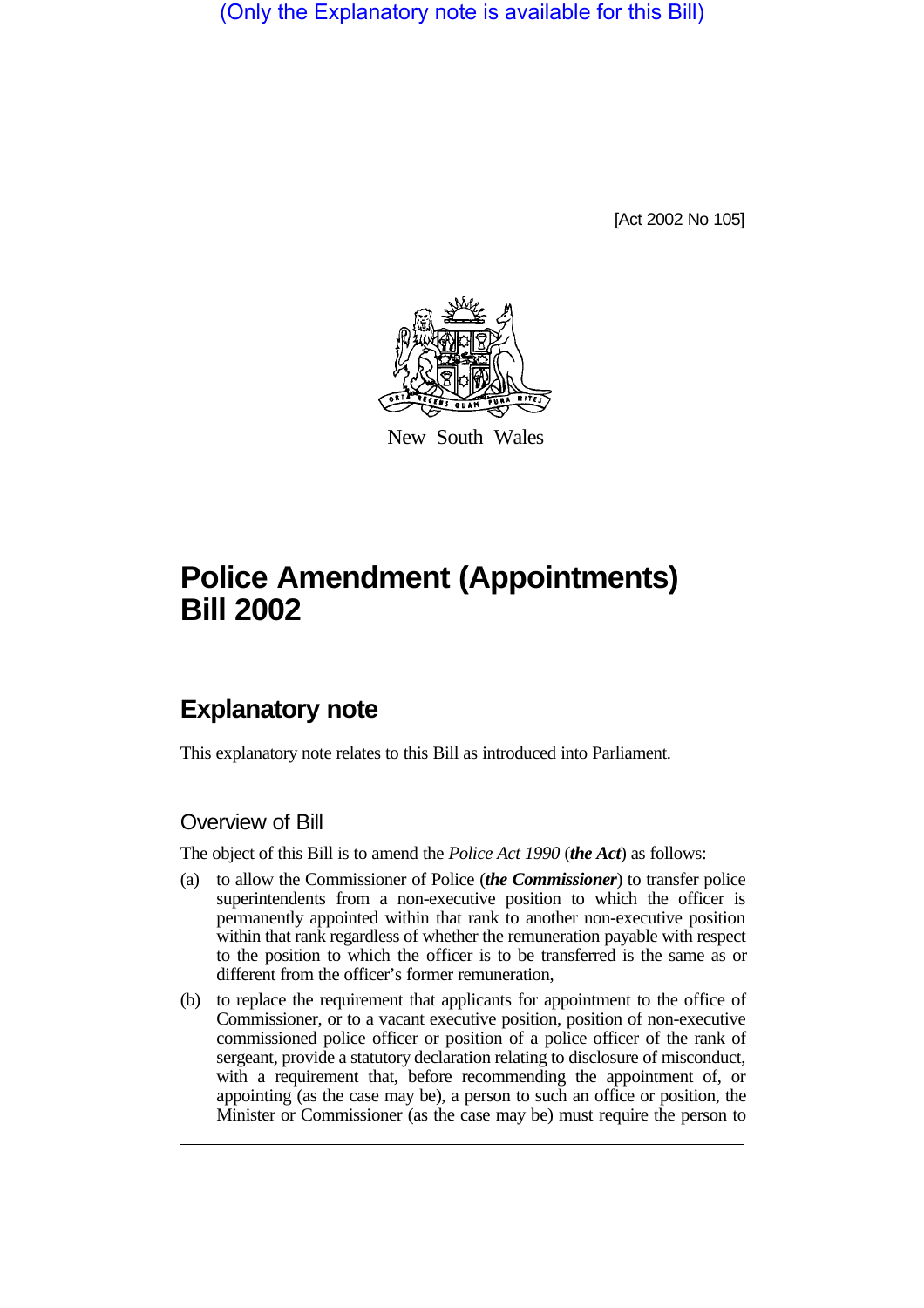Police Amendment (Appointments) Bill 2002 [Act 2002 No 105]

Explanatory note

provide a statutory declaration relating to disclosure of misconduct, and must have regard to the statutory declaration so provided,

- (c) to provide that the proposed statutory declaration requirements relating to vacant executive positions do not apply in relation to a person who has applied for such a position and who is not, and has never been, a police officer (whether in New South Wales or elsewhere),
- (d) to provide that before appointing temporarily to a vacant police officer position an officer who is selected for, or who is the preferred applicant for, the position, the Commissioner must require the officer to provide a statutory declaration relating to disclosure of misconduct,
- (e) to provide that a person who fails or refuses or who is unable to provide a statutory declaration in accordance with a requirement made under the proposed provisions is ineligible for appointment to the office or position concerned.

### Outline of provisions

**Clause 1** sets out the name (also called the short title) of the proposed Act.

**Clause 2** provides for the commencement of the proposed Act on a day or days to be appointed by proclamation.

**Clause 3** is a formal provision giving effect to the amendments to the *Police Act 1990* set out in Schedule 1.

## **Schedule 1 Amendments**

### **Statutory declaration requirements relating to appointments**

**Schedule 1 [1]** amends section 24 of the Act to remove the requirement that applicants for appointment to the office of Commissioner provide a statutory declaration that the applicant has not knowingly engaged in specified misconduct or any other misconduct (referred to in this explanatory note as a *statutory declaration relating to disclosure of misconduct*). Instead, before recommending the appointment of a person to the office of Commissioner, the Minister must require the person to provide such a statutory declaration. A person who fails or refuses or who is unable to provide a statutory declaration is ineligible for appointment.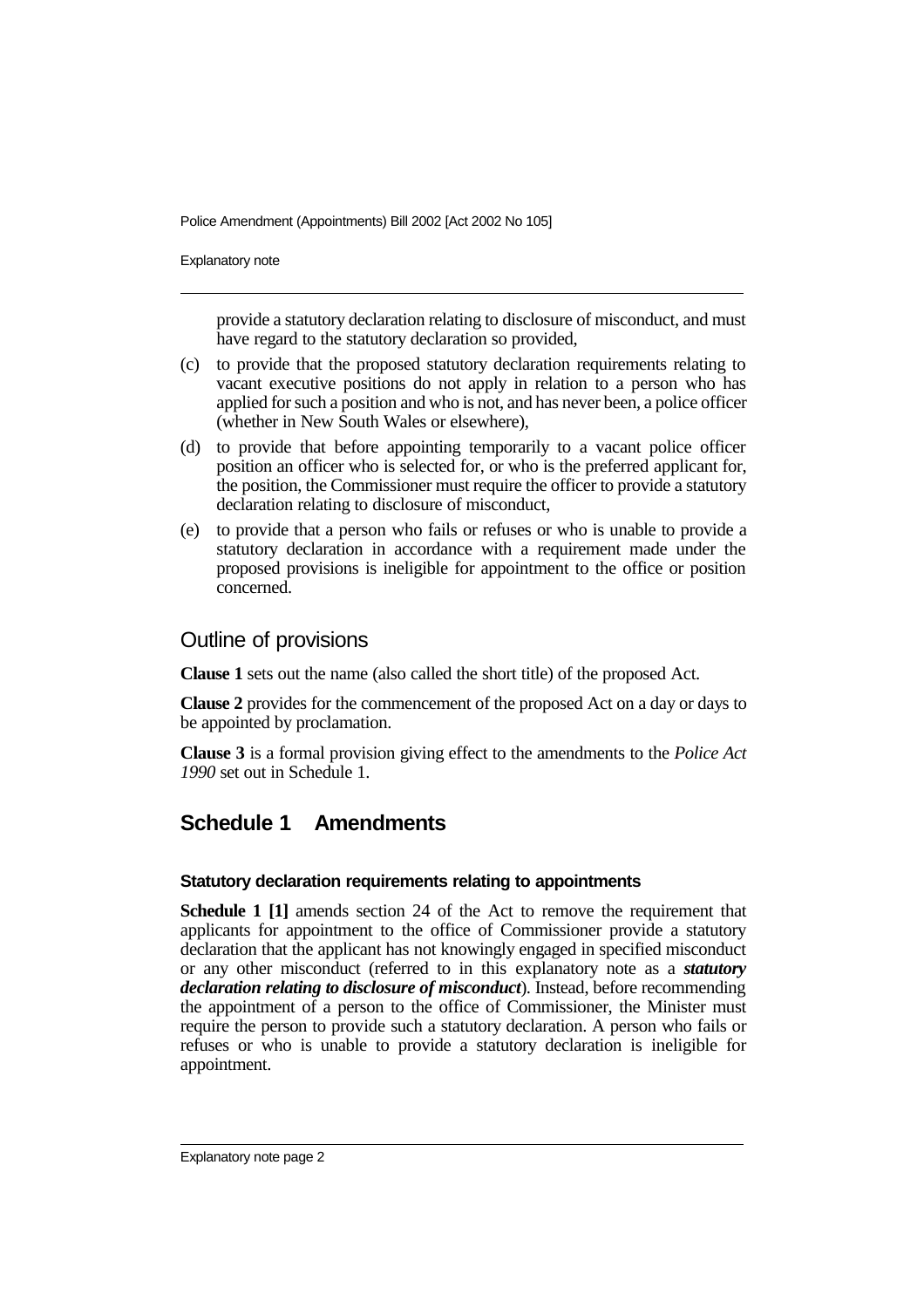Police Amendment (Appointments) Bill 2002 [Act 2002 No 105]

Explanatory note

**Schedule 1 [2]** repeals section 38A of the Act which requires applicants for appointment to a vacant executive position to provide a statutory declaration relating to disclosure of misconduct. **Schedule 1 [9] and [11]**repeal sections 70 and 76A of the Act which contain the same requirement for a statutory declaration but in relation to applicants for appointment by way of promotion to a vacant position of non-executive commissioned police officer or to a vacant position of a police officer of the rank of sergeant.

**Schedule 1 [3]** amends section 39 of the Act to provide that before recommending the appointment of, or appointing, a person to a vacant executive position, the Commissioner must require the person to provide a statutory declaration relating to disclosure of misconduct, and must have regard to the statutory declaration so provided. A person who fails or refuses or who is unable to provide a statutory declaration is ineligible for appointment. A person who has applied for a vacant executive position who is not, and has never been, a police officer (whether in New South Wales or elsewhere) is not subject to the proposed statutory declaration requirements.

**Schedule 1 [5]** amends section 66 of the Act to provide that before appointing temporarily to a vacant police officer position an officer who is selected for, or who is the preferred applicant for, the position, the Commissioner must require the officer to provide a statutory declaration relating to disclosure of misconduct. An officer who fails or refuses or who is unable to provide a statutory declaration is ineligible for appointment to the position concerned. **Schedule 1 [10] and [12]** amend sections 71 and 77 of the Act to make the same provision in relation to the appointment of a person to a vacant position of non-executive commissioned police officer or to a vacant position of a police officer of the rank of sergeant.

**Schedule 1 [4], [6], [8], [13] and [14]** make consequential amendments.

### **Transfer of non-executive officers**

**Schedule 1 [7]** amends section 67 of the Act to allow the Commissioner to transfer a police superintendent from a non-executive position to which the officer is permanently appointed within that rank to another non-executive position within that rank regardless of whether the remuneration payable with respect to the position to which the officer is to be transferred is the same as or different from the officer's former remuneration. If the transfer is to a position that would ordinarily entitle its holder to a level of remuneration that is lower than the officer's former remuneration, the officer is entitled to the same level of remuneration in respect of that position as the officer's former remuneration (unless the transfer was requested by the officer or ordered because of misconduct or unsatisfactory performance on the part of the officer). This entitlement applies only in respect of the balance of the officer's term of office.